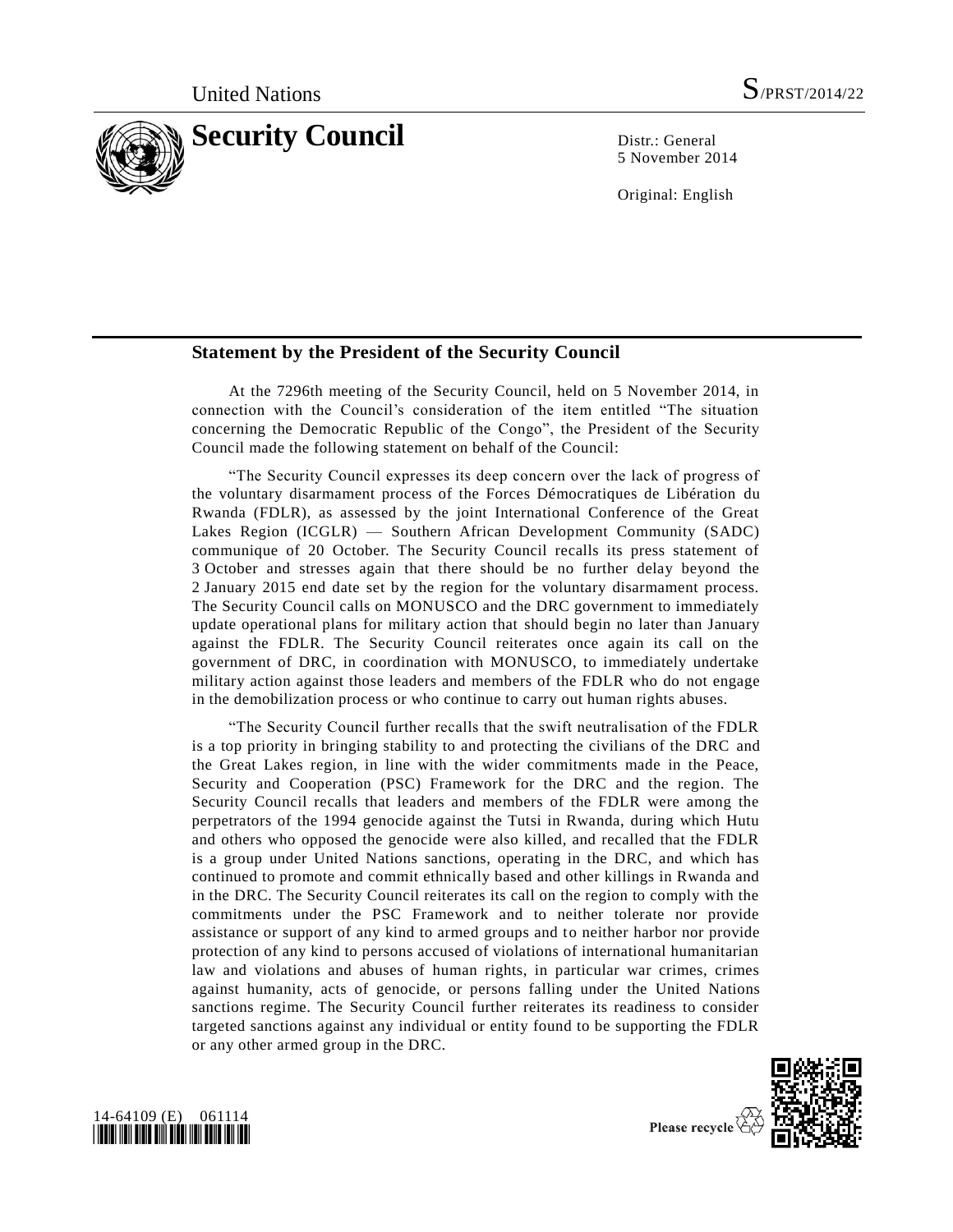"The Security Council strongly condemns the recent attacks by the Allied Democratic Forces (ADF) in the Beni territory, brutally killing over 100 civilians, mostly women and children. The Security Council takes note of president Kabila's statement to immediately engage further military action to neutralize this group permanently, with the support of MONUSCO. In accordance with its resolution 2147 (2014), the Security Council underlines the importance of ensuring effective protection of civilians. The Security Council emphasizes that any effort to undermine MONUSCO's ability to implement its mandate will not be tolerated and that those responsible for threats or attacks against peacekeepers must be held accountable.

"The Security Council recalls the importance of completing the permanent demobilization of the former 23 March movement (M23) combatants and calls for the acceleration of the implementation of the Disarmament, Demobilization, Repatriation, Reintegration and Resettlement (DDRRR) programme, in coordination with the regional states concerned. The Security Council stresses the need for all parties to overcome barriers to repatriation at the 7 November meeting in Kinshasa and reminds former M23 combatants of their commitments under the Nairobi declarations.

"The Security Council stresses that the durable return of stability in the DRC and the region also requires the swift fulfilment of implementation of the reforms committed to by the government of DRC in the PSC Framework for the DRC and the region. The Security Council stresses the strategic importance of this agreement and called upon all signatories to work together in a reinvigorated way in order to ensure delivery of the commitments made under the Framework. The Security Council expresses concern over the continued slow progress on Security Sector Reform (SSR) in the DRC, including the establishment of an FARDC Rapid Reaction Force, and calls on the government of DRC to consolidate progress on the restoration of State authority and the wider governance, economic and SSR reforms needed in the DRC.

"The Security Council expresses its full support to the mandate of good offices of the Special Representative of the Secretary-General as outlined in its resolution 2147 (2014). The Security Council also welcomes the engagement of the Special Envoy of the Secretary-General for the Great Lakes region and calls on him, in coordination with the Special Representative for the DRC, to continue to lead, coordinate and assess the implementation of the national and regional commitments under the PSC framework.

"The Security Council recalls that the government of the DRC and its national partners bear responsibility for ensuring a transparent and credible electoral process. The Security Council calls for the publication of a comprehensive electoral calendar and budget and underlines the importance of full and timely planning and preparation for upcoming Parliamentary and Presidential elections. The Security Council reiterates the importance of a free, fair, inclusive and peaceful election process that respects the will of the Congolese people, in line with the DRC's national commitments made under the PSC agreement aimed at furthering the agenda of reconciliation, tolerance and democratization. The Security Council underlines that successful and credible elections in line with the DRC Constitution would be a key element in the continuing work to promote democracy, human rights